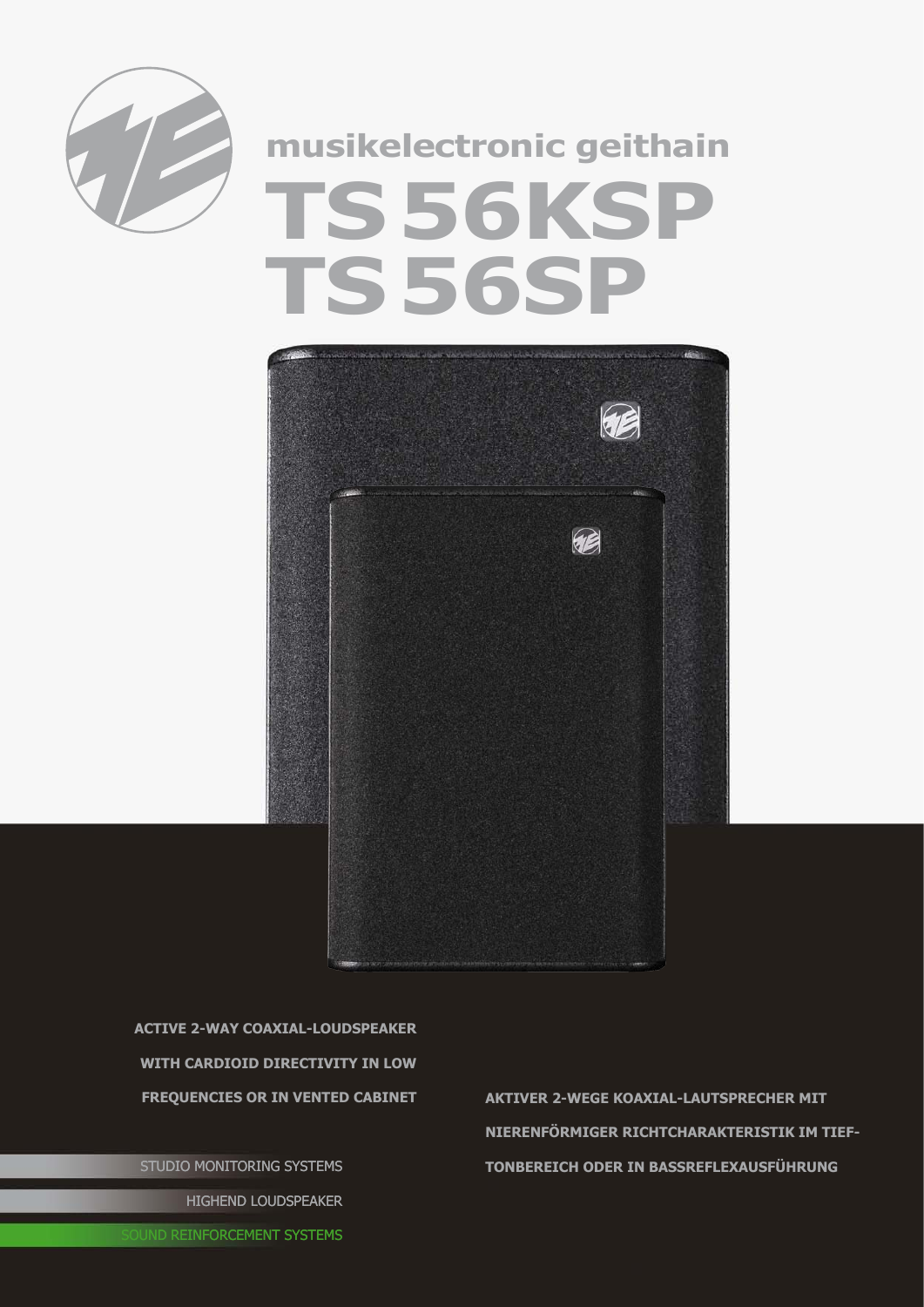The active, coaxial two-way sound reinforcement<br>
systems TS56KSP and TS56SP feature a neutral sound colour, strong vertical directivity and high dynamics. The active concept allows flexible adjustments to acoustical conditions and guarantees a perfect combination of speakers and amplifiers. Thanks to pre-programmed presets a combination of our active subwoofers and speakers saves the time to configure a loudspeaker management system and immediately offers a perfectly adjusted system. Compared to the provided power the speakers are very compact. These active systems are engineered for high class speech and music reproduction in middle sized auditoria. In addition they remain optically discrete because of their small dimensions. The abandonment of horn speakers results in a neutrality you only know from first class studio monitors.

The components include one 10-inch cone woofer and eight 1-inch dome tweeters. Both are effectively secured from destruction by an internal limiter. The coaxial arrangement ensures a homogeneous dispersion and this also reduces the size of these powerful sound reinforcement systems. The speakers are available in the proven vented cabinet or with cardioid technology. The port tuning of the TS56SP reaches a lower cut-off frequency of 65Hz. The resulting bass level enables the use as a full-range system in many situations. Optionally our TT-subwoofers can be employed to extend the bass transmission range by more than one octave. Because of the strong vertical directivity, distractions by ceiling and floor reflections are effectively reduced. Thanks to this technical feature the operation of these speaker systems in acoustically difficult environments is simplified. The TS56KSP executed in cardioid technology additionally supports the user on handling this task in low frequency range.

A variety of available mountings provide easy assembly for almost every application.

**D**ie aktiven, koaxialen 2-Wege-Beschallungslaut-<br>sprecher TS56SP und TS56KSP zeichnen sich durch ihre Klangfarbenneutralität, starke vertikale Bündelung und hohe Dynamik aus. Das Aktivkonzept erlaubt flexible Anpassungen an die akustischen Gegebenheiten und garantiert eine perfekte Kombination aus Lautsprechern und Verstärkern. In Kombination mit unseren aktiven Subwoofern erspart sich der Nutzer, dank vorprogrammierter Presets, den Konfigurationsaufwand eines Controllers und hat stets in Sekundenschnelle ein perfekt abgestimmtes System. Gemessen an der gebotenen Leistung sind die Lautsprecher äußerst kompakt. Somit sind diese Aktivsysteme für den Einsatz hochwertiger Sprach- und Musikbeschallung mittlerer Flächen prädestiniert und bleiben Dank ihrer Größe optisch unaufällig. Der bewusste Verzicht auf den Einsatz von Hornlautsprechern ermöglicht eine Verfärbungsarmut, die man sonst nur von erstklassigen Studiolautsprechern kennt.

Die Komponenten umfassen einen 10-Zoll-Konustieftöner und acht 1-Zoll-Hochtonkalotten. Beide sind durch einen internen Limiter effektiv vor Zerstörung gesichert. Die koaxiale Anordnung sorgt für ein homogenes Abstrahlverhalten und ermöglicht ganz nebenbei eine erhebliche Reduzierung der Gesamtgröße dieser leistungsfähigen Beschallungssysteme. Der Lautsprecher ist sowohl als bewährtes Bassreflexsystem als auch in Bassnierentechnik verfügbar. Mittels Bassreflex-Abstimmung erreicht der TS56SP eine untere Grenzfrequenz von 65Hz. Der gebotene Basspegel ermöglicht den Einsatz als Fullrangesystem für viele Applikationen. Optional kann einer unserer TT-Subwoofer zur Erweiterung des Bassübertragungsbereichs um mehr als eine Oktave eingesetzt werden. Durch die hohe vertikale Bündelung werden zudem Boden- und Deckenreflexionen effektiv reduziert. Dank dieser beiden technischen Besonderheiten wird der Einsatz des Lautsprechers in akustisch schwierigen Umgebungen erheblich erleichtert. Die in Bassnierentechnik ausgeführte TS56KSP unterstützt den Nutzer zusätzlich im Tieftonbereich bei dieser Aufgabe.

Eine Vielzahl von verfügbaren Halterungen sorgen für eine einfache Montage an nahezu jedem Einsatzort.

## **TS56KSP TS56SP**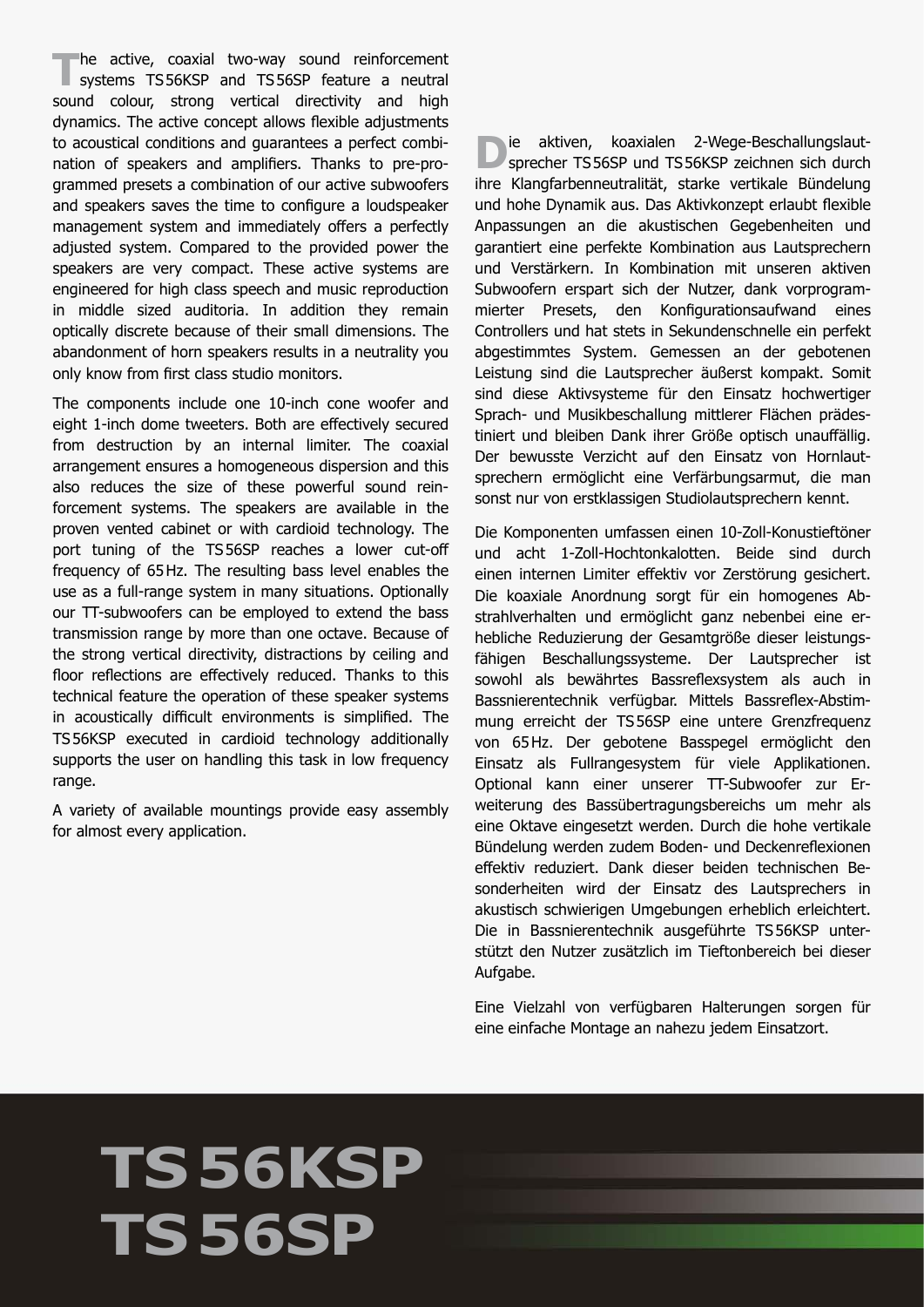## **Specifications**

Cabinet type TS56SP TS56KSP Maximum SPL  $124 dB$ peak /  $r = 1$ m (3'3") Frequency response TS56SP TS56KSP Coverage angle  $f > 2$  kHz 90°  $\times$  15° (H  $\times$  V) **Transducers**  LF HF **Calibration** Acoustic output level /  $P_E = -14$  dBu Mains voltage Power consumption Maximum No-load Stand-by Mains connectors 1× Powercon Nominal output power 2× 300W Maximum output power 2× 450W Noise level  $≤9dB(A) / r = 1m (3'3'')$ Inputs 1× XLR analogue Input level −6dBu ... +6dBu Outputs 1× XLR analogue Control inputs 1× RJ45 Ethernet Electronic crossover frequency 1.9kHz Directivity index see diagram Delay up to 800ms Weight 15kg (33.1lbs) Environmental specifications Operating temperature Storage temperature Relative humidity

Additional accessories (optional) security lug

vented cabinet cardioid directivity in low frequencies 70Hz … 20kHz −6dB 100Hz … 20kHz −6dB  $1 \times 10''$  cone 8× 1″ dome  $95dB_{\rm spl}$  / r = 1m (3′3″)<br>85V …260V 800W 25W 16W 1× Powercon loop-through output Amplifier type 2-channel PWM amplifier with temperature controlled fan  $1 \times$  USB Equalizer 10 free programmable parametric EQs Dimensions (h  $\times$  w  $\times$  d) 455  $\times$  320  $\times$  390 mm (18"  $\times$  12.6"  $\times$  15.4") +15°C … +35°C (+59°F ... +95°F) −25°C … +45°C (−13°F ... +113°F)

 45% … 75% Design of the cabinet lumber core plywood with scratch proof structure coating black RAL9005, other colours on request stand, wall and ceiling mount elements